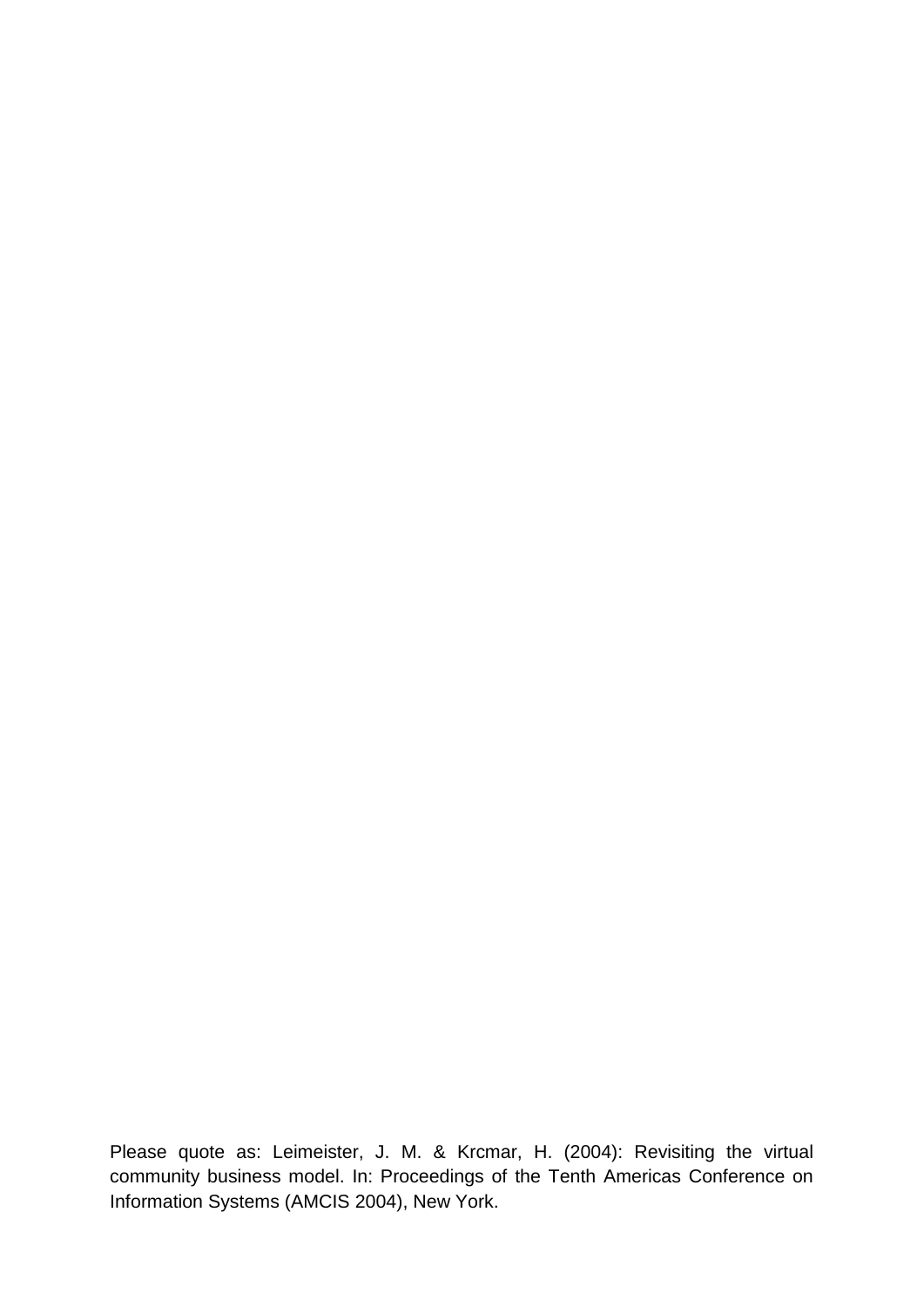# **Revisiting the Virtual Community Business Model**

**Jan Marco Leimeister**  Information Systems Department, Hohenheim University Schloss Osthof Nord, 70593 Stuttgart, Germany leimeister@uni-hohenheim.de

### **Helmut Krcmar**

Chair for Information Systems, Technische Universität München Boltzmannstr. 3, 85748 Garching, Germany krcmar@in.tum.de

### **ABSTRACT**

In the mid 1990s, Virtual Communities (VCs) were described as a very promising internet-based business model. After the shake-out of the so-called New Economy only a few commercially-oriented Virtual Communities have survived. Many assertions and principles regarding important components and distinct strategies of Virtual Communities have not been empirically substantiated. This paper proposes a framework for analyzing the Virtual Community business model. The framework is applied to two successful cases that have been in existence for more than six years in the German speaking Internet using interviews, document analyses and participating observations for data collection. Differences and similarities between the cases are identified and analyzed in order to identify success factors. This research gains first empirically validated insights into the elements that are constitutive for the success of Virtual Communities. We conclude by discussing the findings for VCs in general and how to apply the framework to other domains.

#### **Keywords**

 $\overline{a}$ 

Business Model, Virtual Community, Online Community, Business Sustainability, Success Factors.

#### **INTRODUCTION: VIRTUAL COMMUNTIES AS A BUSINESS MODEL**

Subsequent to the economic ups and downs of the recent years and especially after the downturn of the so-called New Economy, many promising internet-related business models have almost disappeared. One of these innovative models is Virtual Communities<sup>1</sup>(VCs). After the previous internet euphoria, especially commercially oriented VCs had to consider economic facts more closely and prove their benefits for users and operators. Even communities with a large number of members and vivid social structures have had to struggle with their financial sustainability, a necessity for every business model in order to survive. The failure of a VC is often explained by the lack of an underlying business model or by its insufficiency. But what are the success factors for prosperous VCs?

After defining essential terms for this paper, we provide a brief literature review on related work and summarize the methodological background of the empirical part of this research. Subsequently we present a framework for analyzing the business model of VCs from a broad perspective. This framework takes external factors such as market conditions, competitors and strategy development into account. In addition, revenue issues, product / service offers and stakeholders of VCs such as members and operators are incorporated into the framework. The proposed framework enables an economically conducted analysis and understanding of existing VCs. The framework was subsequently applied to two successful VCs in the German speaking Internet; the findings generated from these two cases are compared and differences as well as similarities between the cases are identified and analyzed. The paper concludes with a discussion of findings as well as recommendations for applying the framework to other domains.

<sup>1</sup> Synonymous to "Virtual Community" the term "Online Community" can be used.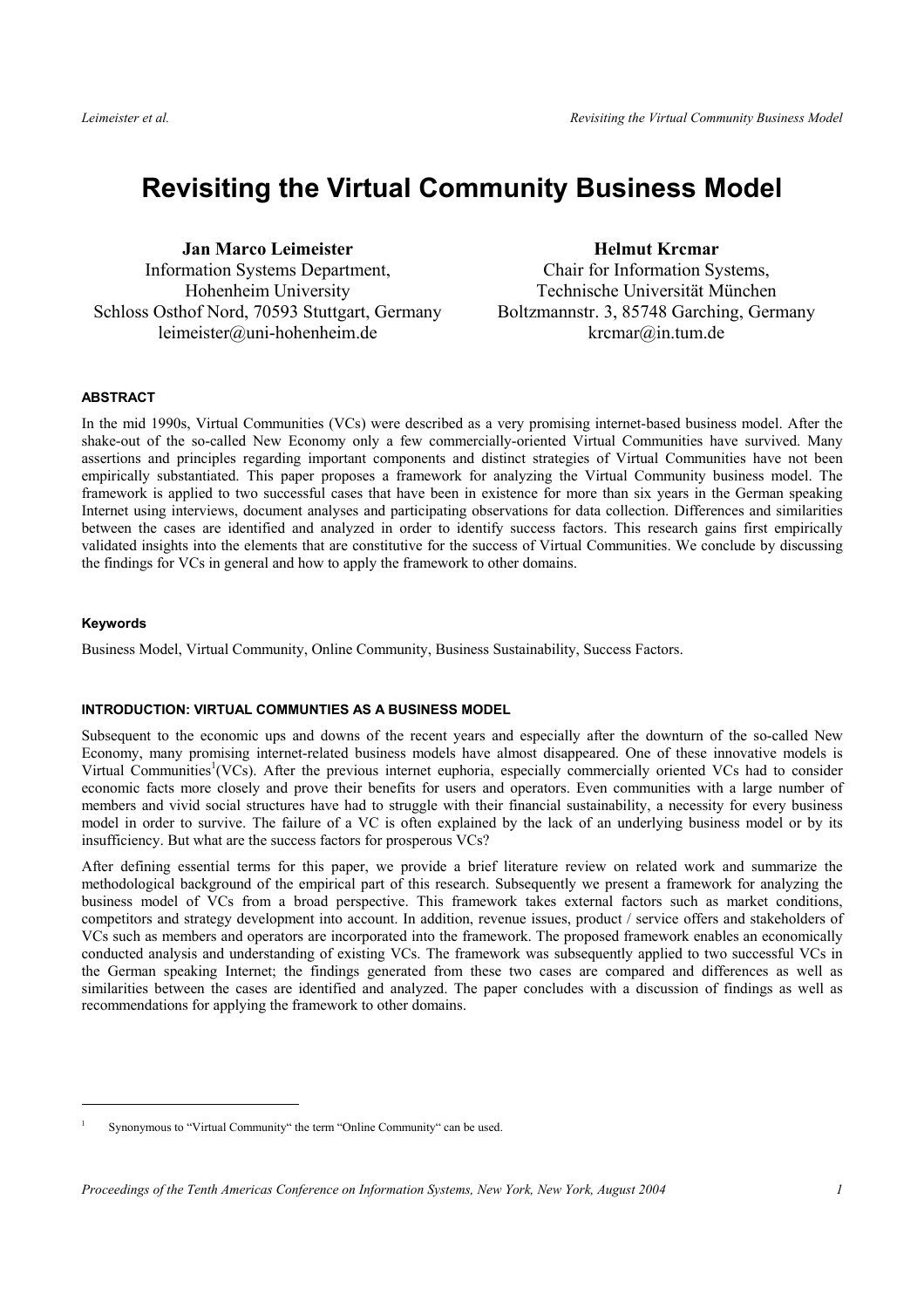#### **Definitions**

For various reasons, no common agreement on the definition of the term "Virtual Community" could be identified in the literature (Schoberth and Schrott, 2001). First, virtual communities are a multidimensional research object which can be analyzed from various perspectives including psychology, administrative science or computer science. The discipline initiating the respective study tends to define the term Virtual Community according to its scientific body of knowledge. Secondly, the phenomenon of using popular words, so-called "buzz words", in this area obscures a clear differentiation between scientific terms and jargon (Preece, 2000). The current study is based on the following working definition:

A virtual community consists of people who interact together socially on a technical platform. The community is built on a common interest, a common problem or a common task of its members that is pursued on the basis of implicit and explicit codes of behavior. The technical platform enables and supports the community's interaction and helps to build trust and shared common feelings among its members.

The success of a commercially oriented community can be measured by several criteria. For the purpose of this study we consider financial success, life time (existence on the market) and growth of members and user-generated content as indicators for successful VCs.

#### **Methodology**

The empirical part of this research follows an exploratory research design with the intention to generate empirically motivated hypotheses and not with the intension to test a given research model (for methodological aspects of explorative research designs see e.g. (Bortz and Döring, 2002) or (Becker, 1993)). Case study research itself is widely used in IS-Research (for an approach on how to build theories from case study research see e.g. (Eisenhardt, 1989)). At least two semistandardized oral interviews were conducted in each case: one with a board member of the company operating the VC (CEO or COO) and one with a leading community manager. Additionally, participatory observations were conducted and content provided on the platforms as well as data material provided by the VCs (such as information on user numbers, log file analyses, press releases and company reports) was analyzed. Furthermore, literature on previously conducted case studies was (where available) included.

#### **Related Work**

Many authors have dedicated themselves to economic (as well as other) aspects of VCs since the early strategy papers of Hagel III/Armstrong were published in the mid 1990s (Armstrong and Hagel III, 1995, Armstrong and Hagel III, 1996, Hagel III and Armstrong, 1997). Various (often prescriptive) papers have dealt with the issue of designing VCs (e.g. (Kim, 1999, Figallo, 1998a, Kollock and Smith, 1996, Kollock and Smith, 1999, Mynatt et al., 1997, Benjamin, 1998, Cothrel and Williams, 1999). Preece et al (1999, Maloney-Krichmar and Preece, 2003), for example, stress the role of social infrastructure provided by thoughtful user interface design and the importance of balancing emotional and factual communication among community members. Arnold et al (2003) mention the importance of an iterative, end-user involving and continuous development process of a VC and its underlying platform. Williams et al. (2000) stress the role of a critical mass of functionality at the users disposition and the need for reaching a critical mass of users within the shortest possible time. Various authors deal with the issue of trust in VCs (e.g. (Abdul-Rahman and Hailes, 2000, Ebner et al., 2004, Figallo, 1998b, Ridings et al., 2002)). As Ginsburg et al (2004) have mentioned trust within the context of commercial VCs this is closely related to the issue of trust in internet-based transactions in ecommerce in general. They also stress (for the domain of gaming communities) the importance of sophisticated interface design, support for volunteerism and the importance of the transfer of real life status symbols to the virtual world as well as the important role of planned evolution (Ginsburg, 2001) for the success of a VC. Bughin et al (2000, 2001) note the importance of supporting the operational performance of VCs in order to ensure positive business performance and long-term survival. Andrews (2001, 2002) puts emphasis on the thorough understanding of an audience's distinctive demographic, psycho-demographic, and Internet experience characteristics as being critical to crafting solutions that increase the ability to build sustainable online communities. Eisentraut et al (2001) address the issue of how to support trust building and trust transfer whereas Lechner et al (2002, 2001) deal with the economic potential of the "VC" business model and stress that the economic potential lies in the integration of an organized community in various roles and at almost all stages in the value chain and not only in the combination of social needs and transactions as other authors would claim. Some of our previous work (Leimeister et al., 2003, Leimeister et al., 2004) indicates that many success factors postulated in the literature are considered significantly different by members and operators of successful VCs. Knowing the members' preferences and developing the VC the way that members can maximize their individual benefits has to be considered as a major success factor for both commercial and non-commercial VCs. Most importantly, a previous study revealed that both operators and members of VCs clearly focus on performance, security, up-to-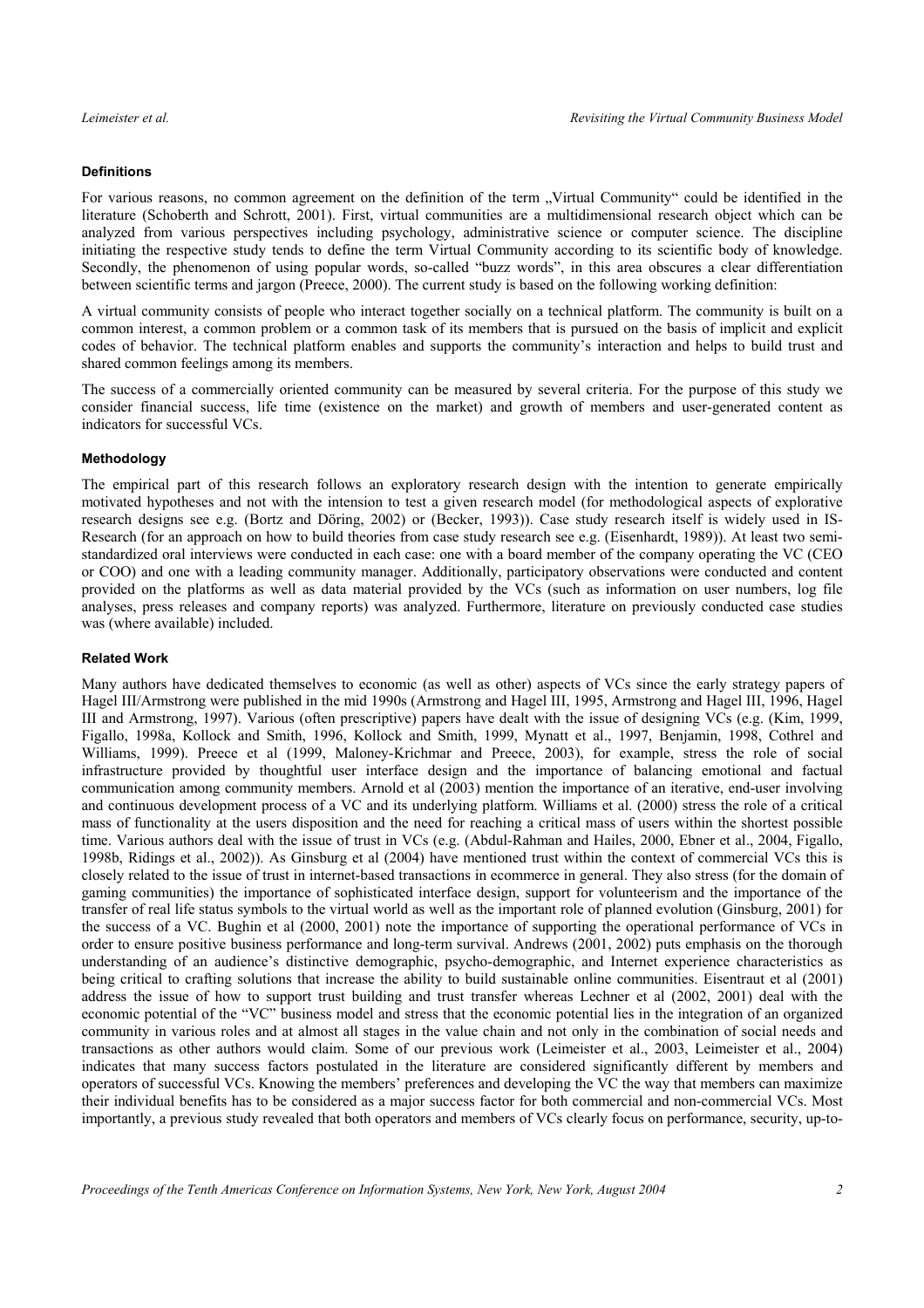datedness and quality of the content provided whereas "typical" success factors of Virtual Communities, as found in the literature, were rated relatively low.

Despite different approaches to VCs and to their business-related aspects, many success factors for reaching the postulated economic potentials remain unclear and unanswered; most notably, the "ingredients" of successful commercial VCs have been sparsely analyzed and rarely substantiated empirically.

#### **A FRAMEWORK FOR ANALYSING THE BUSINESS MODEL OF VIRTUAL COMMUNITIES**

The term business model has been used in research and practice in various ways. Generally speaking, on the one hand one can identify various concepts which enlighten one or several aspects of a business model more or less in-depth. On the other hand, there are concepts which are mainly dedicated to the macro view on business models (for an overview see e.g. (Krcmar, 2003) or (Leimeister et al., 2002)). A frequently quoted article from Timmers (1998) defines a business model as: (1) an architecture for the product, services and information flows, including a description of the various business actors and their roles; (2) a description of the potential benefits for the various business actors and their roles; (3) a description of the sources of revenues. This definition does not include external factors such as legal or technological issues nor does it consider competition explicitly. These last two aspects have, in general, been considered to be crucial elements of business strategies and are often components of business models developed by organization scientists (e.g. Porter (1998), emphasizes that these issues are still valid in the context of internet-related businesses (Porter, 2001)).



**Figure 1. Framework for Analyzing the Business Model of Virtual Communities (Leimeister et al., 2002)** 

To overcome some of the deficiencies of existing frameworks for describing business models, we present an integrative business model framework consisting of five partial models. The external framework model contains major factors of Porters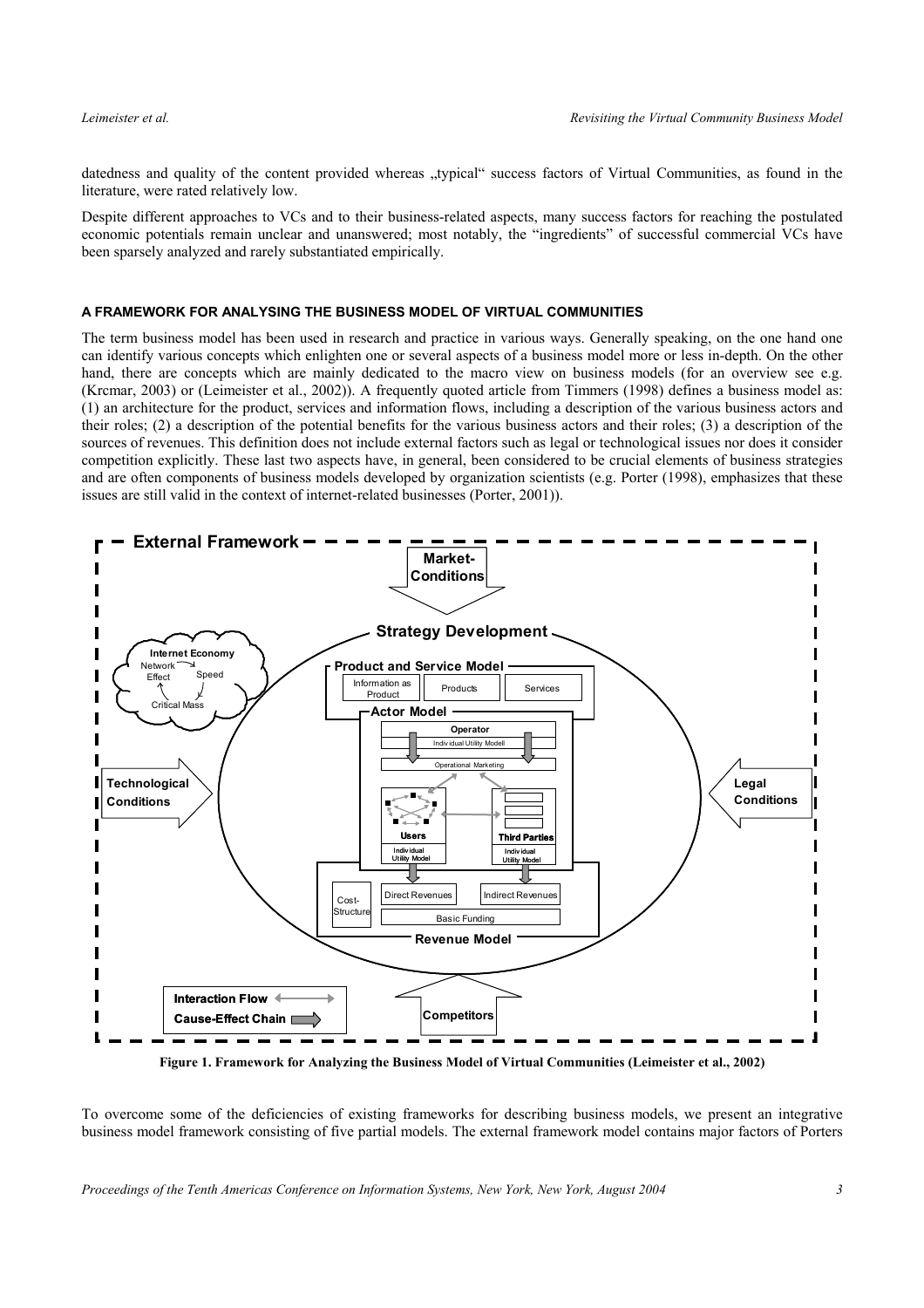Five-Forces-Model (such as competitors, market conditions, etc.). These general conditions belong to the environment of a VC and are therefore identical, non-controllable variables for all competitors. The fast reaction to arising potentials (e.g. from the macro environment) might enable the VC to achieve an advantage of differentiation compared to others. The complete integrative framework consisting of the five partial models is illustrated in Figure 1. Comparable to the outer skin of an onion, the external framework covers the four other models. The strategy model encircles the actor model, the product / service model and the revenue model. Particularizing this general architecture, the streams of interaction and cause-effectchains are illustrated with arrows; connections between partial models are also visualized through graphical overlaps. Depending on the current situation of a VC, in addition to using the whole model, one can use single elements of the partial models and adapt them to the specific needs in the market.

### **The External Framework Model**

The external framework covers all external factors that might have an impact on the design and development of the business model. These are both technical and legal conditions as well as market and competition conditions. Clients are often considered as external factors, but in this framework they are considered an essential part of a VC (as "prosumers", producers and consumers of information within a VC). Thus they are part of the actors model; clients are not regarded in the external framework model.

### **The Actor Model**

The actor model considers participants within and beyond their own VC (e.g. suppliers) as well as in their individual utility function. Given that a business model can only be successful if it is beneficial for all parties involved, the crucial role of this partial model becomes evident. Independently from the type of VC, the offerings must give a perceivable benefit to the users, out of which the communities acceptance and attraction results. The operator of the VC has the strategic task to optimize his operative marketing efforts according to his target group or the group available. The operative marketing can be systematically described in three interdependent steps: the announcement, the participation promotion and the development of loyalty. The model of actors also shows the main streams of interaction between the members and the communication between single actors. Within this model the development of trust among members and trust towards the community operators is an important issue. Activities that motivate volunteer workers to support the administration of the VC are also included in the actor model.

#### **The Product and Service Model**

The direct connection between the actor model whose actors are either providers or consumers of products or services and the product/service model is illustrated in Figure 1. This sub-model distinguishes between information as a product, products in general and services. The value creation in Virtual Communities occurs mostly by the information that is made available for the members (centrally provided information from the operator or user-generated content) within the platform. This information is an important product of a VC: It yields profit for the members, can be traded and therefore has a value. In addition to product information, the Virtual Community business model offers numerous possibilities for integrating physical products, e.g. the distribution of books by an affiliated bookstore.

#### **The Revenue Model**

The revenue model is the foundation of a VC and tracks the origin of each revenue. Due to the relevance of this partial model, we will separately dwell on cost structure, basic funding and direct and indirect revenues in our discussion. An important success factor within this partial model is the optimal combination of different direct and indirect revenues.

#### **The Strategy Model (Strategy Development)**

The VC derives its strategy model from the external framework model. The starting point for the corporate strategy is the choice of the strategic position of the virtual community either against or within value chains, as well as the strategic intention of the community. Both factors determine the relevant target group, (in)direct competitors as well as technical and legal conditions. Armstrong/Hagel III described the main management challenge in identifying the right strategy for improving the competitiveness in building up and operating the community as well as in establishing valuable cooperation concepts (Hagel III and Armstrong, 1997). The formation of strategic alliances respective cooperations with complementary companies might offer the possibility to reduce the pressure of competition by addressing a wider target group and by achieving a critical mass of users more quickly than usually possible. Further synergy effects arise from exploitation of cross selling potentials and from a higher finance and innovation potential of several providers which could potentially minimize the risk of all involved.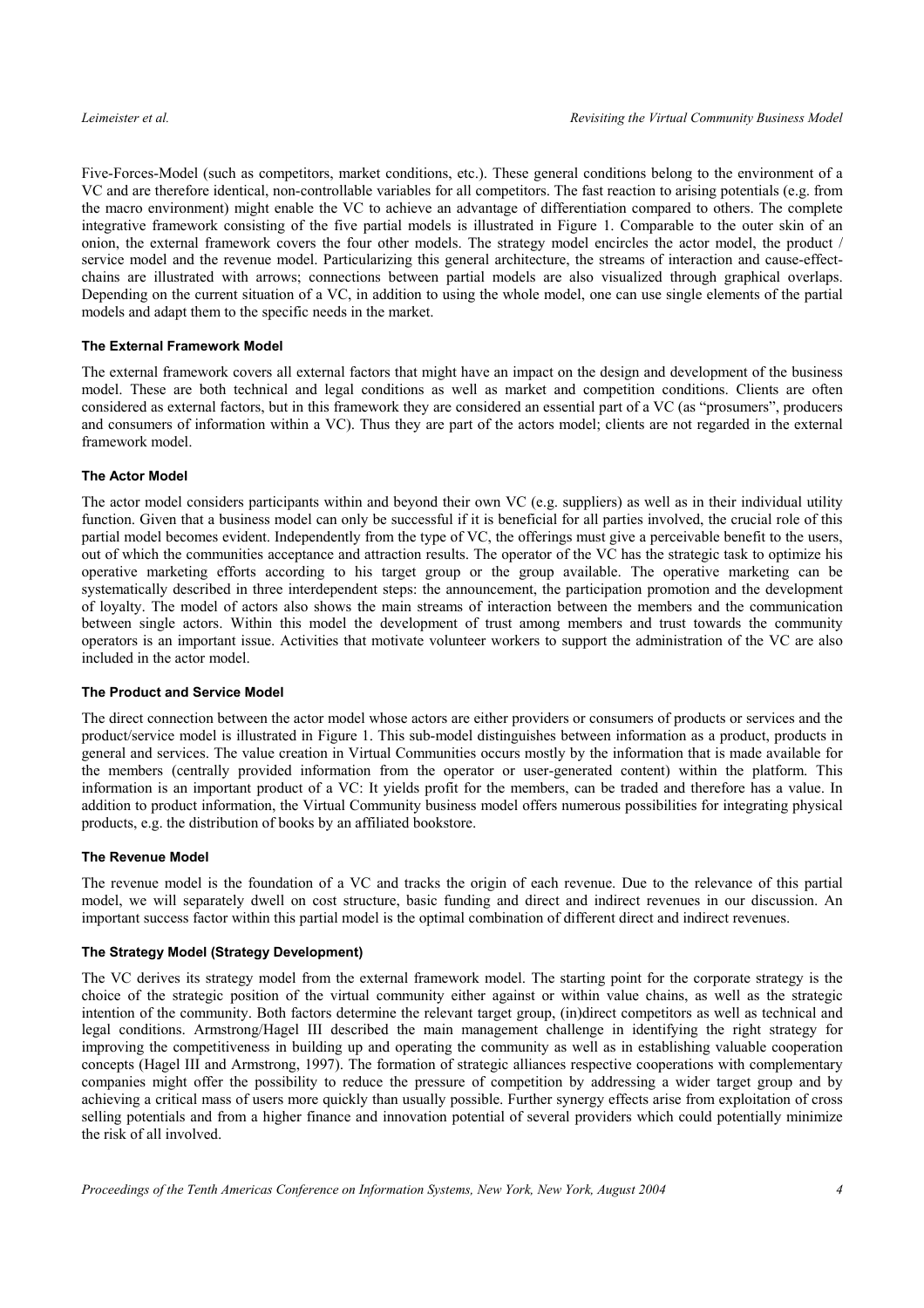In the following we will analyze two successful VCs in the German-speaking internet. Both report making a profit, have been in existence for at least six years, currently have more than 250,000 registered members and are still growing in terms of user generated content and registered users.

### **APPLYING THE FRAMEWORK - ANALYSIS OF THE BUSINESS MODELS OF EXISTING COMMUNITIES**

The introduced framework is applied exemplarily to two cases of successful German-language VCs. The communities are metropolis.de (a dating community) and wallstreet-online.de (a financial community). The analysis of the VCs is a snapshot taken in October of 2003. The dynamic development of both VCs is indicated by using retrospections and outlooks.

### **Case Study: metropolis.de**

 $\overline{a}$ 

**Background:** The VC metropolis.de was founded in 1996 as a non-commercial project of the new media agency 21TORR  $GmbH<sup>2</sup>$ . The original idea was to create a meeting place on the internet for young people and to give interested users an idea of the variety of technical features available on the web. After an initial explosive growth of the VC, the project was transferred to an own operating corporation, the Metropolis AG. The company started with 6 employees and shortly after the launch the United Internet AG (at that time 1&1 AG) acquired a minority stake of the newly founded operating corporation. Thereafter, the VC became an independent company.

The operating corporation provides the community platform for metropolis.de and for other enterprises / VCs. It can be divided into three business units: **technology**, **know-how** and **community**. The development of the (self-developed) community platform as well as the distribution and maintenance of the product is conducted in the technology unit, which includes an ASP (application service provision) offer of single modules or complete community platforms. The consulting services around VCs and platforms are bundled together in the know-how unit. The third business unit (community) is dedicated to the management of the VC metropolis.de. As of October 2003, the VC has approx. 1.6 million registered users of which at least 5% have logged in during the past 2 weeks. The company reports profits since 2001.

**External framework:** Metropolis.de offers its members direct social interaction with each other. The operating company is dedicated (almost exclusively) to the provision of the platform without additional content. Metropolis.de competes with other providers of communication platforms for dating and lifestyle issues. Examples of direct competitors are Friendscout24.de, Knowone.de, Partship.de, neu.de. The market for partner search / dating in the German-speaking internet has to be considered as a mature market and market shares are mostly distributed leading to intense competition in the area.

The platform of metropolis.de has been self-developed and is therefore flexible with respect to adapting to the needs of its members. There is no alternative technological platform meeting the VCs requirements available on the market. Legal conditions mainly relate to regulating the privacy protection of members. These regulations lead to restrictions with regard to usage of member data. With approximately 1.6 million registered users - a third is declared as active by the provider - the critical mass for the realization of network effects such as up-to-date "user-generated content" is surpassed. Metropolis.de is currently the largest "pure" community in the German-speaking internet in terms of both registered users and user activity.

**Product and service model:** Metropolis.de offers products and services which can be divided into three units: communication, themes and services. The unit communication deals with all tools enabling the members to contact each other. These are, for example, chat rooms or guest-books. The online shop and the section "erotic" are covered by the services unit whereas the forums and the culture site are covered by the themes unit. As a result, metropolis.de offers additional services (such as mobile reminder services, calendaring services, events, etc.) in addition to the core functionalities of a community. Metropolis.de concentrates on the provision of the platform and leaves the other services to partners.

Actor model: metropolis.de is purely commercial and generates revenues for the operating corporation. Its largest sources of revenue are member subscription fees and advertisements. The scope of services is extended continuously through the addition of offers such as erotic services and shopping opportunities intended to exploit new sources of revenue. Benefits for members include the possibilities of interaction with others, getting to know new people and taking advantage of additional services. Within the "general interest" community, each participant can satisfy his individual needs according to his preferences. The disadvantage of this design is the low focus on specific target groups. Thus, there is hardly a specific distribution channel for certain target groups. As a result, there are efficiency losses concerning advertisement campaigns

<sup>2</sup> The abbreviations GmbH and AG indicate the legal form of companies under German law. The closest to an equivalent in the US would be Inc. for AG and Ltd. for GmbH.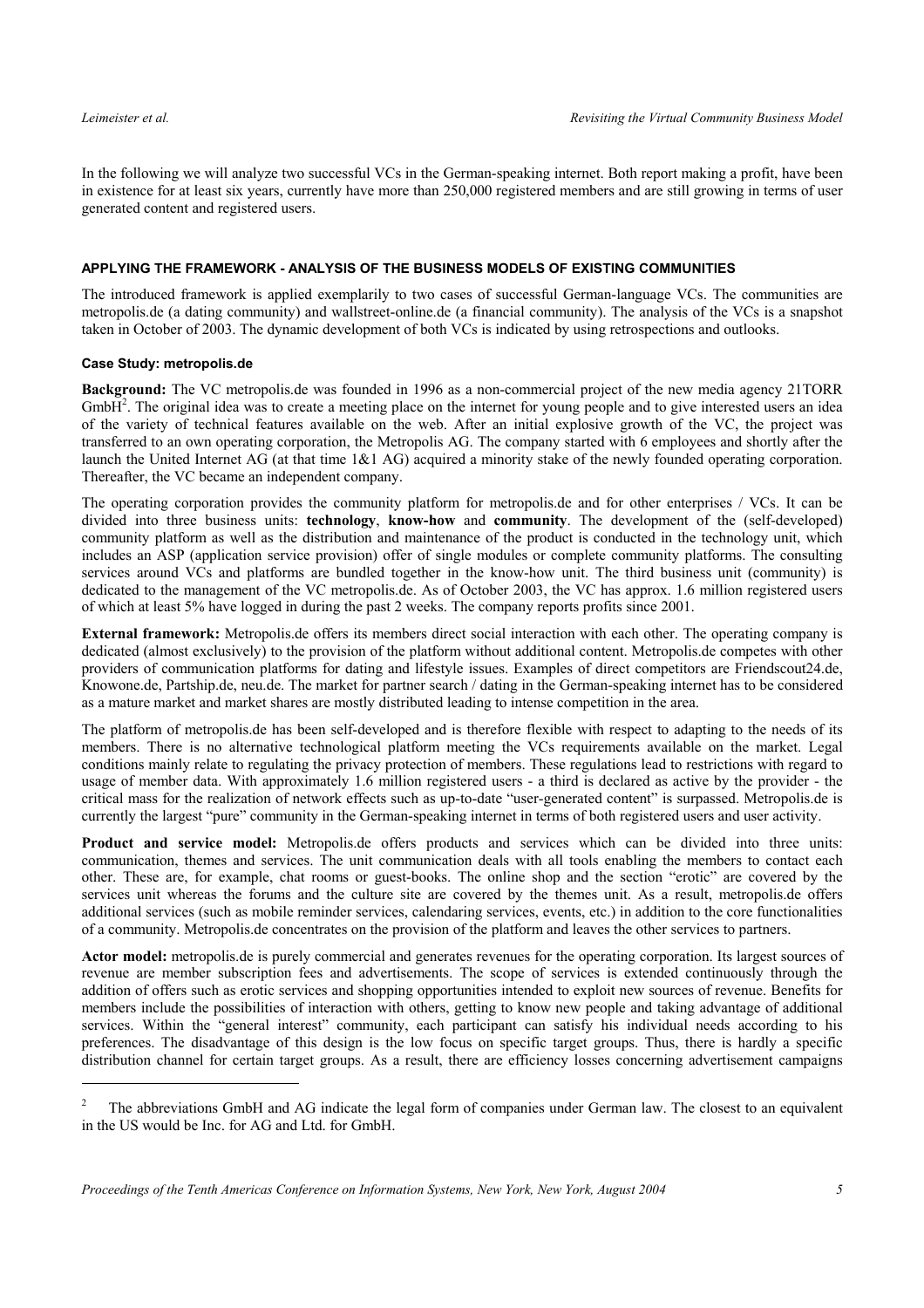with banners, pop-ups or newsletters. Metropolis.de cooperates with several companies which provide content for the divisions shopping, erotic and sms-services. These actors profit from the revenues generated by the clients that are directed to them through the metropolis.de platform. Additionally, metropolis.de puts its platform at the disposal of other companies for advertisement campaigns, enabling them to achieve early on a critical mass of users. Such a collaboration was performed with Heineken Breweries. External companies can access a wide group of clients through banners or pop-ups.

**Revenue model:** At the launch of the community the costs were paid by the providers themselves and/or their venture capital. As the community grew, funds were insufficient and the operators had to use indirect revenues (advertisements in the beginning). Costs stem mainly from providing the platform and community management but also from the marketing for advertising space. Subscription fees, advertisement revenues, revenues from value added services and provisions from shop sales are the most important revenues.

**Strategy model:** The previous focus of the VC concentrated on the provision of a communication platform for social interaction and did not distinguish itself by a special focus on a specific target group. With the increasing consolidation of community markets, it became necessary to target a specific segment to clearly show one's position in the market and to enable the offering of pre-segmented client groups to potential advertisement partners and others. Metropolis.de has redesigned its business model and now concentrates on the areas of dating and leisure time. The main concept remains unchanged. Metropolis.de has moved from an innovation leader strategy to a market leader strategy in all aspects except technology where the operators still follow an innovation leader strategy.

#### **Case study wallstreet-online.de**

**Background:** In January 1998 today's wallstreet:online AG (w:o) was founded as GIS Wirtschaftsdaten GmbH with the intention to establish an information platform for individuals (semi-professionals) interested in the stock market. In February 2000 the VC registered 1,000,000 page impressions for the first time and has more than 100,000 registered users. In March of 2000 the Gis Wirtschaftsdaten GmbH changed its name and became the wallstreet:online GbmH. In August of 2000, the company changed its legal form and became the wallstreet:online AG.

The company has five business areas: All marketing activities that are placed on w:o either from the company itself or from other companies are coordinated by the business unit **Online Advertising**. Since the end of 2000 wallstreet:online Trading GmbH (www.wo-trading.de), a subsidiary company of w:o, in collaboration with the Swedish bank SEBdirect offers online brokerage services to its customers (business unit **Online Brokerage**). On its own finance platform, the business unit **E-Commerce** offers several products that are related to the finance interests of its target group. **Content Licencing & Applications** targets business customers and sells content about the stock market produced by w:o's own editorial department. Since April 2001, the 100% subsidiary company brainwire GmbH (www.brainwire.de) offers IT consulting and programming (business unit **IT Consulting & Programming**) services on the market.

**External framework:** w:o offers information about companies to individuals trading on the stock market. Individuals use this information to make decisions about potential investments on the stock market. The market for information about companies is characterised by high speed as information can be published worldwide at the same time. Information is even used by autonomous IT systems to make automated portfolio decisions almost without any time delay. Compared to established financial service providers on the internet, an important success factor of w:o is its role as an innovator. Focusing on its VC as a core part of the offerings, business net effects and exponential growth has been achieved by w:o more quickly than by its competitors. Therefore, the critical mass could be reached more quickly. w:o benefits from having been the first in the market in 1998 when the target group for stock market information was already sizeable and no other comparable offer was available.

In addition, w:o seems to differentiate itself through user guidance and technology from competitors. As the platform is selfdeveloped, it can be changed very quickly according to the needs and wishes of its users. This permits the constant improvement of software. As of October 2003, w:o has over 250,000 registered users of which 10% logged into their account within the past two weeks.

**Product and service model:** Throughout the last years, by constantly extending its information offerings and adding new products and services to its portfolio, w:o has become a comprehensive financial portal. The VC constitutes the connecting element between diverse offerings and enables an interaction between the sub-areas of the website. In addition to the information w:o offers within the financial portal and the discussion boards within its portal, product information is also generated by the members of the community in chat rooms and on boards.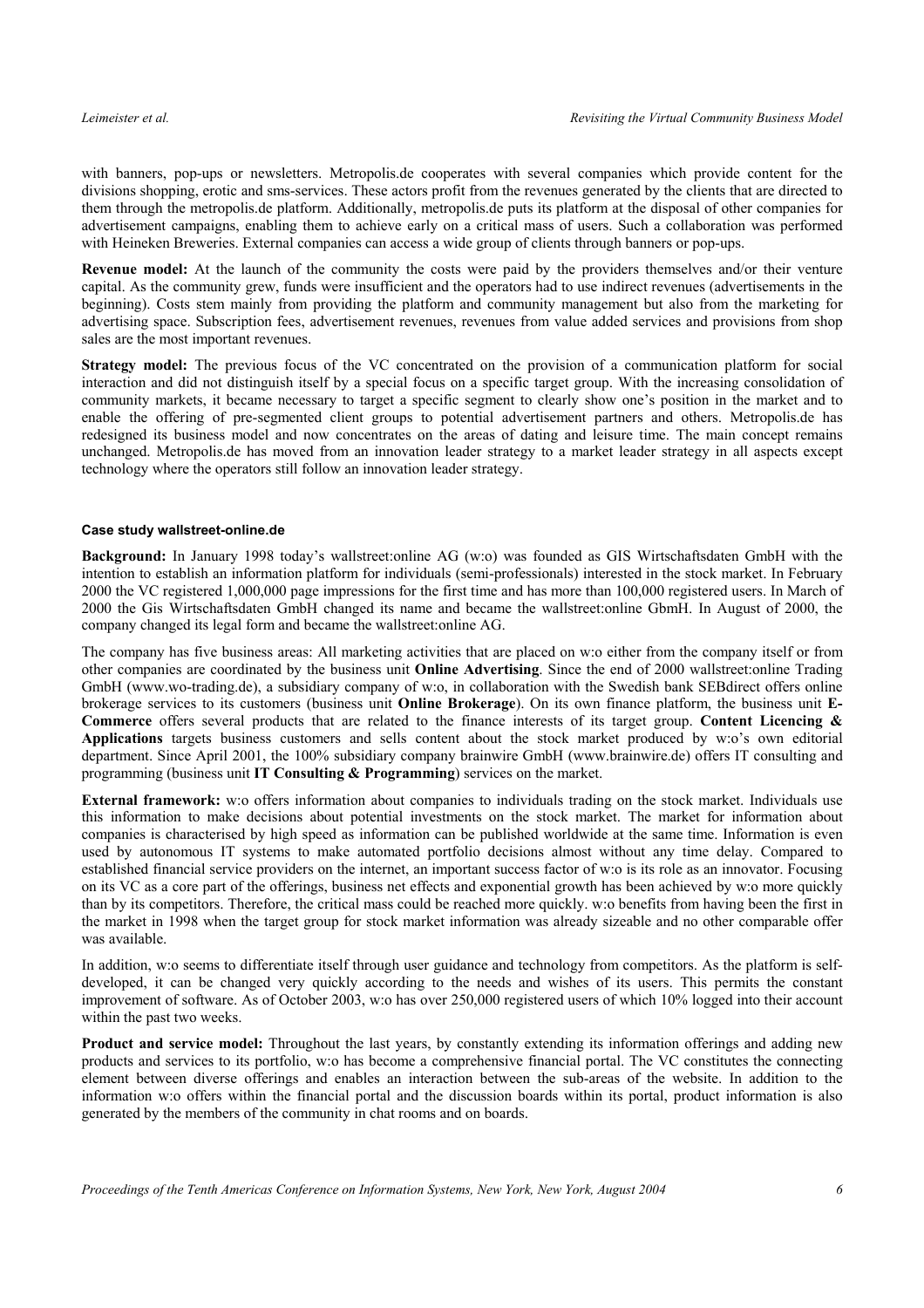**Actor model:** w:o primarily benefits from the community in a monetary way. Other benefits such as generating user profiles or establishing a knowledge base regarding the stock exchange are really only sub-ordinate targets. The primary goal of w:o is to make profit.

The primary benefit for members of w:o is quick access to and exchange of stock information no matter where they are at any time of day. The high speed of news presented online on w:o plays a crucial role in the success of w:o as members depend on timeliness of information to make quick wins on the stock exchange. More conservative and "long-term-thinking" investors benefit from the opportunity to exchange their opinion about fundamental analyses and annual reports with other members. All members profit from the availability of detailed information resources w:o offers.

The primary benefit of third parties, e.g. companies placing advertisements on w:o or companies cooperating with w:o, is the well-segmented target audience reachable through w:o. Financial services can be easily promoted with hardly any spreading loss and most w:o-users are potential investors for almost any company.

**Revenue model:** At the start, w:o was financed by three venture capitalists. W:o, whose offerings are free for its users, is now financed by a combination of revenues, most of them indirect. The main revenue of w:o comes from advertisements or from companies using the platform for their investor relations activities. Another source of revenue of increasing importance is selling financial content and applications that are published or used on w:o's own website. A less important source of revenue is the profit made by the brainwire GmbH, a subsidiary company of w:o. Revenue in a direct way is made by the basic fees w:o charges for the offered products and services (news service and online brokerage).

**Strategy model:** The focus of the VC is the provision of a fast, independent and reliable communication and information platform for people interested in stock markets and financial investments. The focus of w:o remains on the segment of B2C, serving individuals (semi-professionals) interested in the stock market. W:o follows an innovation leader strategy.

#### **COMPARISON OF THE BUSINESS MODELS**

In the following, the partial models of the case studies described above will be compared and contrasted with each other. The intention of this comparison is to identify characteristics that are constitutive for a successful business model 'virtual community'. To gain impetuses for further research from these deductions, this article concludes by stating the main findings in several (unevaluated) theses

**External framework model:** Both VCs operate in highly dynamic market conditions and have several competitors in the online sector. The legal conditions governing both entities can be described as medium-strict: metropolis.de is regulated by German civil code and signature law and w:o is additionally regulated by the Securities Trade Act. From a technological standpoint, both VCs are sparsely restricted.

Concerning the market conditions one can draw the conclusion that a dynamic and global milieu promotes the growth of a virtual community. With regard to the competitive situation and legal conditions the analysis does not permit final assessments.

**Strategy model - part I: development of a strategy:** The conformity of both communities with regard to their strategic intentions results from the fact that this study is focusing on commercial communities and therefore cannot be counted as a specific characteristic that is constitutive for the Virtual Community business model. Both are commercial B2C/C2C VC that follow an innovator marketing strategy. They both apply self-developed technology and use it as a means for achieving competitive advantages

Analysing the competitive strategy of both metropolis.de and wallstreet-online.de it is important to note that the founders of metropolis.de and of wallstreet-online.de pursued the strategy of being the first mover or innovator on the market in their respective field. This complies with the dominant opinion that companies cannot enter markets with a "me-too"-strategy but rather with a differentiating positioning strategy if they want to be successful. This results in thesis 1:

**T1:** A VC business model must have innovative components ("first-mover-advantage") to differentiate itself from other existing models on the market. This is essential to successfully enter and survive in the market.

With regard to technology, there is a surprising result. Both enterprises strongly prefer self-development. This is contradictory to the advice of Hagel III/Armstrong (1997, 190pp) who dissuade from self-development, but corresponds with the empirical results from the authors' earlier research on virtual communities (Leimeister et al., 2003). Therefore, thesis 2 can be derived: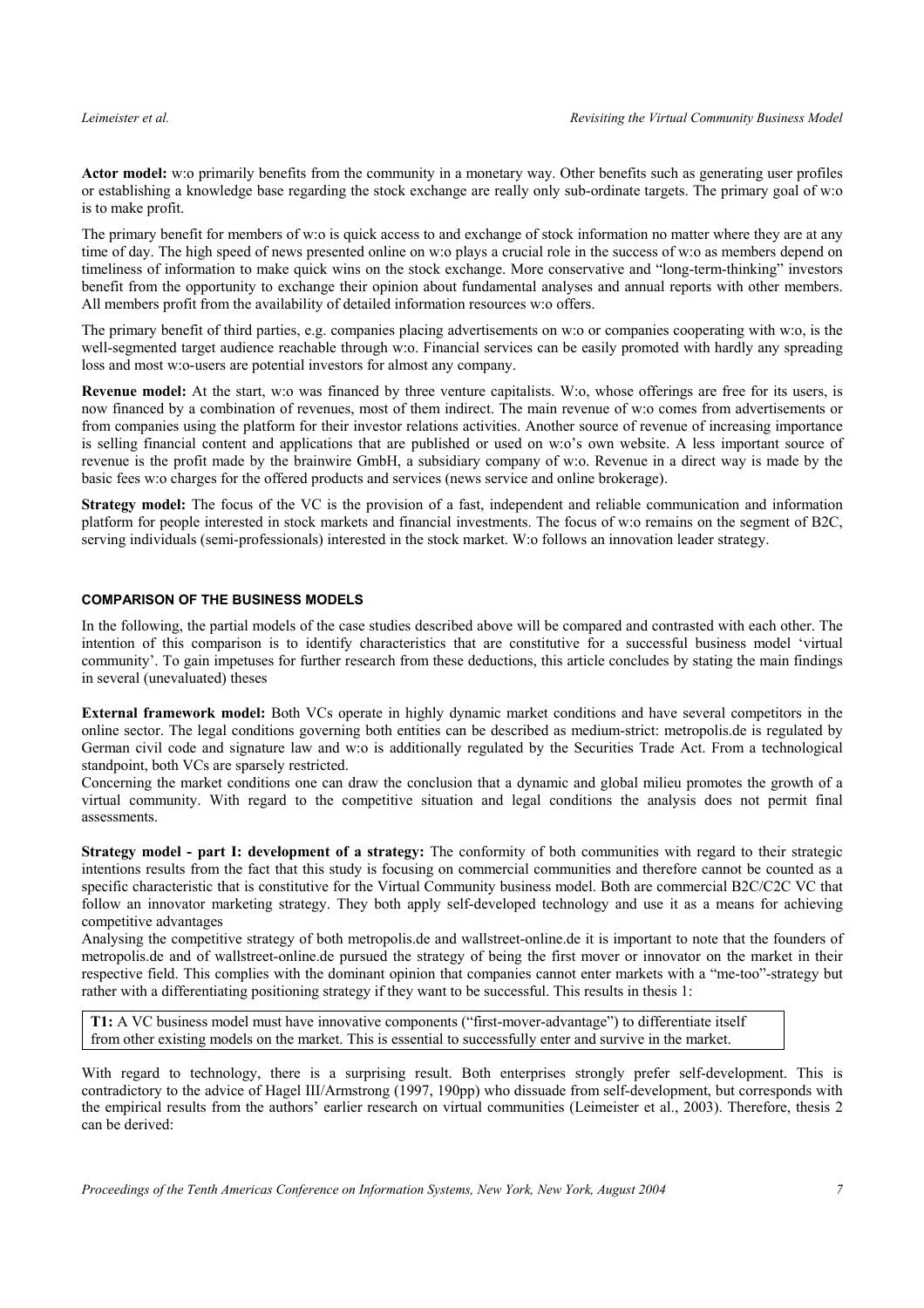**T2**: Advantages of self-development (user friendliness, flexibility in adoption, …) exceed by far the time benefits gained when using standard software. The platform must be used as a comparative competitive advantage.

Noteworthy is the fact that the usage of tools on both platforms concentrates on "core" functionalities such as chat and forum. In surveys conducted by the operators most users evaluate the technology of the VC by the perceived attributes (performance, design, etc.) of these core functionalities rather than by the perceived attributes of new features.

**Strategy model – part II: operative marketing:** In both cases, word-of-mouth recommendations of members are rated to be extremely important for the promotion of the VC. Mostly, it is an intrinsic motivation that encourages members to participate in the community. This leads to thesis 3:

**T3**: Essential for the announcement of a community is the initiation of word-of-mouth recommendations as well as the promotion of the intrinsic motivation of the members.

Numerous ways to create costumer loyalty were initiated by the operators. There is one remarkable characteristic in both case studies: Offline activities (events, fairs, regulars' tables, meetings) seem to extend the concept of a virtual community into the real world and are apparently a frequently used method to establish costumer loyalty. These real world meetings are held at long intervals and announced with grand anticipation. Thesis 4 refers to this conclusion:

**T4**: Customer loyalty can only be achieved by applying various activities. An important activity is the integration of real meetings of the members.

**Product and service model:** Two consistencies are evident through analysis of this confrontation. First, the business model Virtual Community is strongly characterized by offering services. Products play only an inferior role in both case studies. Second, mostly thematically affine services are dominant thus far. The case of wallstreet-online.de shows that there is an existing trend towards services that are affine to the target group but thematically distant from the actual theme of the community.

**Actor model:** With regard to the operators one can find a consistent focus on monetary benefits that reflects the focus of this research on commercial VCs. Concerning members and third parties, no clear pattern can be identified. Nevertheless, from the multitude of described benefits one significant discovery can be derived: For all actors within a community a benefit that is strongly recognisable is essential.

**Revenue model:** In both cases the basic financing is external (venture capital), both generate different revenue-streams and the majority of which is indirect. No extraordinary financing strategies were uncovered by this study. It is interesting to note that the enterprises in the case studies prefer combinations of sources for their revenue. This point is summarized in thesis 5:

**T5**: The combination of different revenue sources and funding sources guarantees security against short-term fluctuations to the company and, therefore, minimizes financial risks.

Regarding the cost structure, it can be deduced that costs for marketing activities are second to costs incurred for staff

**T6**: A large portion of the budget for the operation of a VC must be targeted for staff salaries and marketing activities.

salaries. The case studies do not permit an assessment on the absolute or relative amount of these costs except that they are the main expenditures for the operation of the VCs. Therefore, thesis 6 reads as follows:

These findings are underpinned by newer research on the success factors of virtual communities (Leimeister et al., 2002, Leimeister and Krcmar, 2004).

## **CONCLUSION**

**In recapitulating** the case studies and in comparison with prior research on the topic, several elements which allude to basic characteristics of the Virtual Community business model can be derived. The deduction of theses (and later theories) on the basis of these case studies represents a bottom-up method for theory development. The intention of such an approach is not to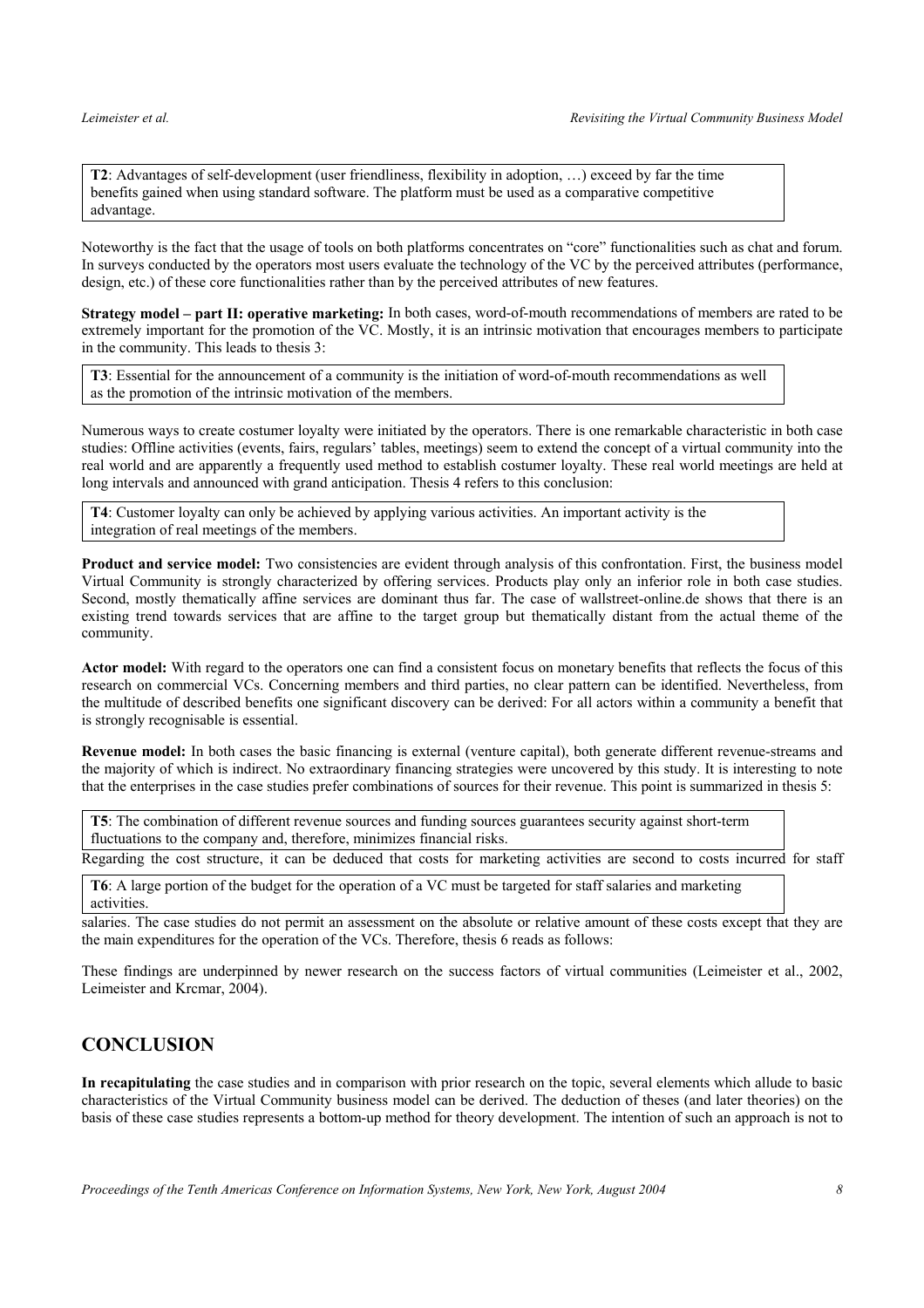derive a representative statement, but rather a detailed understanding of distinct units (Eisenhardt, 1989). Therefore, these theses have to be checked and empirically validated by a more representative number of case studies in future research.

| No.                      | <b>Thesis:</b>                                                                                                                                                                                                              |
|--------------------------|-----------------------------------------------------------------------------------------------------------------------------------------------------------------------------------------------------------------------------|
|                          | A VC business model must have innovative components ("first-mover-advantage") to differentiate itself from<br>other existing models on the market. This is essential for successfully entering and surviving in the market. |
| $\overline{2}$           | Advantages of self-development (user friendliness, flexibility in adoption, etc) exceed the time benefits gained                                                                                                            |
|                          | when using standard software. The platform must be used as a comparative competitive advantage.                                                                                                                             |
| $\overline{3}$           | Essential for the promotion of a community is the initiation of word-of-mouth recommendations as well as the                                                                                                                |
|                          | support of intrinsic motivations of participating members.                                                                                                                                                                  |
| $\overline{4}$           | Costumer loyalty can best be achieved by applying various activities. An important activity is the integration of                                                                                                           |
|                          | real meetings.                                                                                                                                                                                                              |
| $\overline{\mathcal{L}}$ | The combination of different revenue sources and funding sources guarantees security against short-term                                                                                                                     |
|                          | fluctuations and minimizes financial risks.                                                                                                                                                                                 |
| 6                        | A virtual community needs high investments in personnel and marketing; these are the major expenditures in                                                                                                                  |
|                          | operating a VC                                                                                                                                                                                                              |

Table 1: Summary of the theses regarding the business model VC.

According to current research in this field, communities with a supporting function in a company and not a dependency on direct earnings seem to be most promising when it comes to realising the Virtual Community business model. More detailed analyses of the success factors of Virtual Communities with independent business models are necessary. Most existing cases seem to focus on indirect earnings (e.g. ad fees) and are therefore (still) strongly dependent on cyclical fluctuations. It seems to be only a question of time until stand-alone communities change their earning models over to direct earning (e.g. member fees) to achieve more stability in their business models.

Basically it can be stated that there is still no absolute "formula for success" for the Virtual Community business model. Yet, the described framework offers a type of "kit" with different elements. While each operator of a virtual community inevitably has to consider all partial models, he is independent with regard to the design of each partial model and can arbitrarily assemble the offered elements. Success depends on the thriving interplay of theses elements and the acceptance of the individual actors within the community, especially of the members.

Future research should pay attention to the further development of the business models as regards their content. Primarily fast technical changes will influence this development. For example, there are possibilities for ubiquitous mobile access to VCs and the inclusion of mobile services into VCs. It remains debateable whether this features will be rated to be an additional benefit for the members of specific VCs or in general. The tested framework has proven to be easy to apply and it supports an integrated analysis of business models. The framework is, however, not capable to integrate a dynamic perspective of the development of business models, an issue which needs to be addressed in future research.

### **REFERENCES**

Abdul-Rahman, A. and Hailes, S. (2000). Supporting Trust in Virtual Communities. In: 33rd Hawai'i International Conference on System Sciences (HICSS 33), January 4-7, 2000, IEEE, Maui, Hawai'i

Andrews, D. (2001). Considerations in the Development of Commercially Based Online Communities. In: Americas Conference on Information Systems (AMCIS 2001), (Eds. Strong, D. and Straub, D.), Omnipress, Boston, pp. 1531-1537

Andrews, D. (2002). Audience-specific Online Community Design. Communications of the ACM, 45, 64-68.

Armstrong, A. and Hagel III, J. (1995). Real Profits from Virtual Communities. *The McKinsey Ouarterly*, 128-141.

Armstrong, A. and Hagel III, J. (1996). The Real Value of Online Communities. Harvard Business Review, 74, 134-141.

Arnold, Y., Leimeister, J. M. and Krcmar, H. (2003). COPEP: A Development Process Model for a Community Platform for Cancer Patients. In: XIth European Conference on Information Systems (ECIS), Naples

Becker, F. (1993). Explorative Forschung mittels Bezugsrahmen - ein Beitrag zur Methodologie des Entdeckungszusammenhangs. In: Empirische Personalforschung: Methoden und Beispiele, Vol. 111-127, (Eds. Becker, F. and Martin, A.), Hampp, München.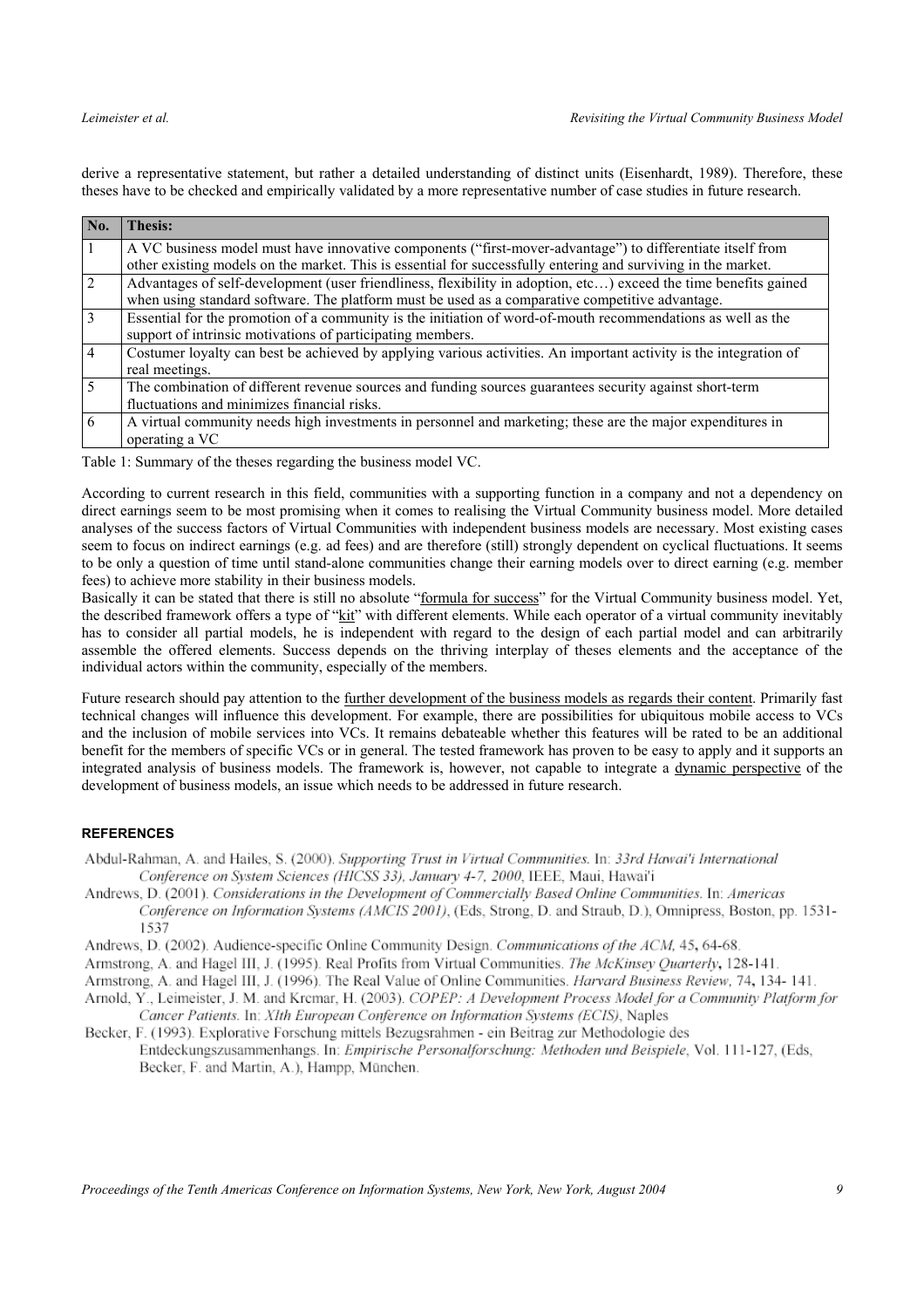- Benjamin, R. (1998). Cybercommunities: Better Than Being There? In: Blueprint to the Digital Economy: Creating Wealth in the Era of E-Business, (Ed: Tapscott, D. L., A.; Ticoll, D.), McGraw-Hill, New York, pp. 299-316.
- Bortz, J. and Döring, N. (2002). Forschungsmethoden und Evaluation für Human- und Sozialwissenschaftler. 3, Springer Verlag, Berlin u.a.
- Bughin, J. and Hagel III, J. (2000). The Operational Performance of Virtual Communities Towards a Successful Business Model? Electronic Markets, 10, 237-243.
- Bughin, J. and Zeisser, M. (2001). The Marketing Scale Effectiveness of Virtual Communities. In: Americas Conference on Information Systems (AMCIS 2001), (Eds, Strong, D. and Straub, D.), Omnipress, Boston, pp. 1510 - 1514
- Cothrel, J. and Williams, R. L. (1999). On-line communities: helping them form and grow. Journal of Knowledge Management, 3, 54-60.
- Ebner, W., Leimeister, J. M. and Krcmar, H. (2004). Trust In Virtual Healthcare Communities: Design And Implementation Of Trust-Enabling Functionalities. In: 37th Hawai'i International Conference on System Sciences (HICSS 37), January 5-8, 2004, IEEE, Big Island, Hawai'i
- Eisenhardt, K. M. (1989). Building Theories from Case Study Research. Academy of Management Review, 14, 532-550.
- Eisentraut, R., Koch, M. and Möslein, K. (2001). Building Trust and Reputation in Communities and Virtual Enterprises. In: AMCIS 2001, (Eds, Strong, D. and Straub, D.), Omnipress, Boston, pp. 1506 - 1509
- Figallo, C. (1998a). Hosting Web Communities: Building Relationships, Increasing Customer Loyalty and Maintaining a Competitive Edge. Wiley Computer Publishing, New York.
- Figallo, C. (1998b). Tools, Techniques & Trust. What makes a good virtual community?: Human and social perspectives. In: The First International Conference on Virtual Communities, Bath, UK
- Ginsburg, M. (2001). Growing Out of Its Skin: Principles of the Evolution and Extension of the Internet Chess Club, 1995 to Present. In: AMCIS. Boston
- Ginsburg, M. and Weisband, S. (2004). A Framework for Virtual Community Business Success: The Case of the Internet Chess Club. In: 37th Hawai'i International Conference on System Sciences (HICSS 37), January 5-8, 2004, IEEE, Big Island, Hawai'i
- Hagel III, J. and Armstrong, A. (1997). Net Gain Expanding markets through virtual communities. Harvard Business School Press, Boston.
- Kim, A. J. (1999). Secret Strategies for Successful Online Communities / Community-Building On The Web. Peachpit Press, Berkelev.
- Kollock, P. and Smith, M. A. (1996). Managing the Virtual Commons: Cooperation and Conflict in Computer Communities. In: Computer Mediated Communication: Lingusitic, Social and Cross-cultural Perspectives, (Ed: Herring, S. C.), J. Benjamins, Amsterdam.
- Kollock, P. and Smith, M. A. (1999). Communities in Cyberyspace. In: Communities in Cyberspace, (Eds. Smith, M. A. and Kollock, P.), Routledge, London, pp. 3-25.
- Krcmar, H. (2003). Informationsmanagement. 3, Springer, Heidelberg.
- Lechner, U. and Hummel, J. (2002). Business Models and System Architectures of Virtual Communities: From a Sociological Phenomenon to Peer-to-Peer Architectures. International Journal of Electronic Commerce, 6, 41-53.
- Lechner, U. and Schmid, B. F. (2001). Communities Business Models and System Architectures: The Blueprint of MP3.com, Napster and Gnutella Revisited. In: Hawaiian International Conference on System Sciences (HICSS), (Ed: Sprague, E.), Hawaii
- Leimeister, J. M., Bantleon, A. and Krcmar, H. (2002). Geschäftsmodell virtuelle Community: Eine Analyse bestehender Communities. In: Virtuelle Organisation und Neue Medien 2002 - Workshop GeNeMe 2002, (Eds, Engelien, M. and Homann, J.), Joseph Eul Verlag, Dresden, pp. 1-40
- Leimeister, J. M. and Krcmar, H. (2004). Geschäftsmodell Virtual Community Revisited. In: Produktentwicklung mit virtuellen Communities, (Eds, Herstatt, C. and Sander, J. G.), Gabler, Wiesbaden, pp. 45-67.
- Leimeister, J. M., Sidiras, P. and Krcmar, H. (2003). Erfolgsfaktoren virtueller Gemeinschaften aus Sicht von Mitgliedern und Betreibern - Eine empirische Untersuchung. In: 6. Internationale Tagung Wirtschaftsinformatik 2003, Medien -Märkte - Mobilität, Vol. II, (Eds. Uhr, W., Esswein, W. and Schoop, E.), Physica, Dresden, pp. 659-680
- Leimeister, J. M., Sidiras, P. and Krcmar, H. (2004). Success Factors of Virtual Communities from the Perspective of Members and Operators - an Empirical Study. In: 37th Hawai'i International Conference on System Sciences (HICSS 37), January 5-8, 2004, IEEE, Big Island, Hawai'i
- Maloney-Krichmar, D. and Preece, J. (2003). Online communities: Focusing on sociability and usability. In: The Human-Computer Interaction Handbook: Fundamental, Evolving Technologies, and Emerging Applications, Lawrence Erlbaum Associates, pp. 596-620.
- Mynatt, E. D., Adler, A., Ito, M. and O'Day, V. (1997). Design for Network Communities. In: Computer Human Interaction Conference (CHI 97), ACM Press, Atlanta GA, pp. 210-217